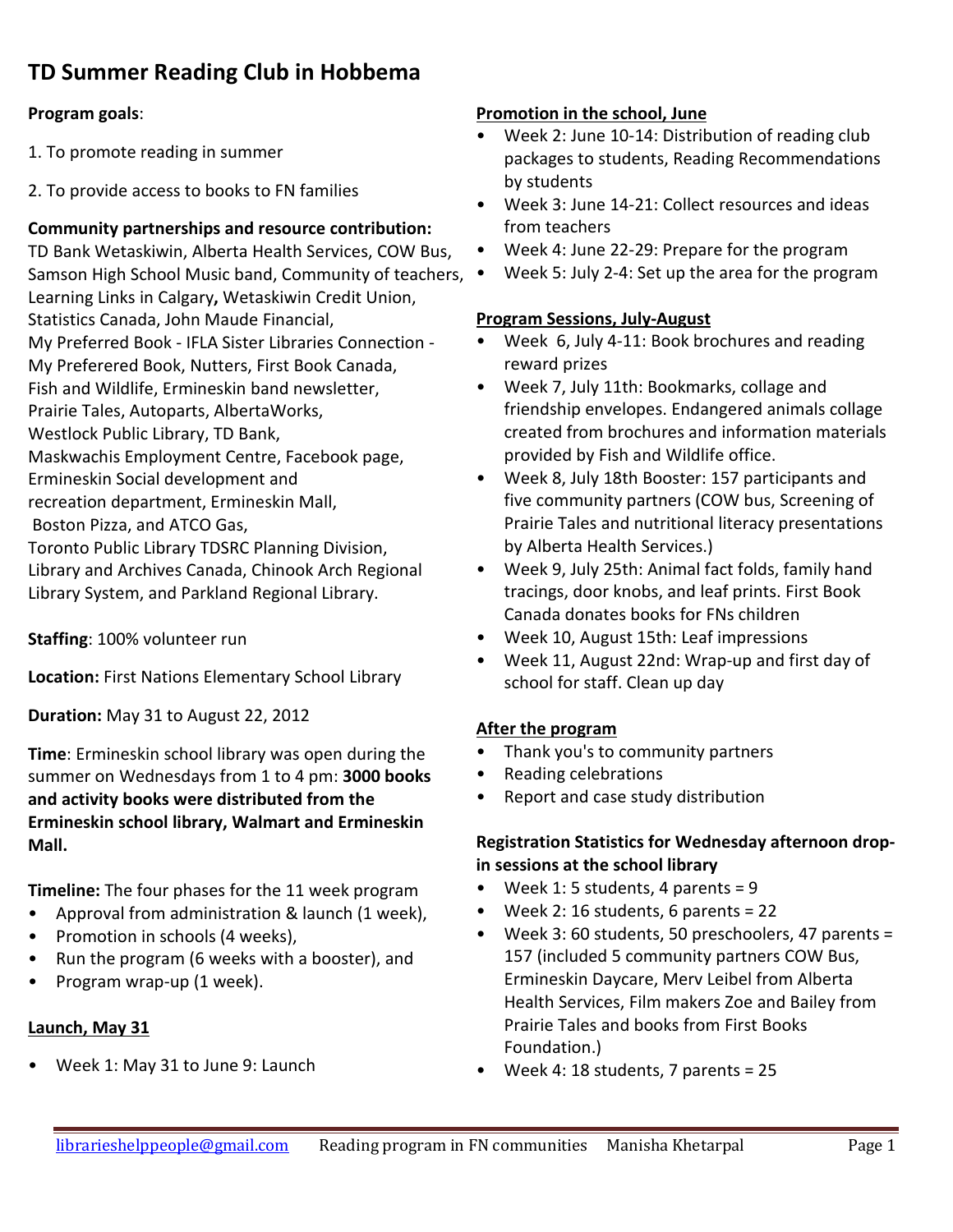#### **Observations:**

- People who came stayed for two hours.
- Working parents brought their children to library.
- Many visitors from other tribes dropped in.
- Grandparents played an important part in promoting reading.

## **Communication:**

- Reading program development and project progress updates [http://schoollibraryservices.blogspot.ca/2012/06/t](http://schoollibraryservices.blogspot.ca/2012/06/td-summer-reading-club-progress-update.html) [d-summer-reading-club-progress-update.html](http://schoollibraryservices.blogspot.ca/2012/06/td-summer-reading-club-progress-update.html)
- Media coverage by the local band newsletter
- Radio and Facebook

### **Activity and intensity of use of the library on Week 3 (July 18 Booster):**

- Books donated: 236
- Books distributed: 196
- Volunteer hours: 48 hours
- Number of total participants: 157
- Number of Community Partners: 5 (Centre for Family Literacy Edmonton, Prairie Tales, Alberta Health Services, Ermineskin Daycare, Maskwachis Employment Centre, Ermineskin Mall, and Ermineskin Band Office)
- Number of bookmarks made: 87
- Number of friendship envelopes created: 41
- Number of documentary films viewed: 6
- Number of books read, reading recommendations and book brochures: 63

## **Key outcomes:**

- 1. Promoted reading
- 2. Provided access to library services; computers and books in community places such as soup kitchen, youth drop-in centre, mall and health centres
- 3. Created a social opportunity for the community by linking, bridging and bonding with reading
- 4. Relationship development for staff and stakeholders
- 5. Leadership skills development
- 6. Literacy links and capacity creation as the program was run by volunteers

# **View pictures at**

http://aboriginalsummerreading.blogspot.ca

## **Opportunities for the library as a result of the program:**

- 1. Indigo's Adopt a School program to provide books [http://schoollibraryservices.blogspot.ca/2012/11/r](http://schoollibraryservices.blogspot.ca/2012/11/received-364166-in-indigo-e-gift-cards.html) [eceived-364166-in-indigo-e-gift-cards.html](http://schoollibraryservices.blogspot.ca/2012/11/received-364166-in-indigo-e-gift-cards.html)
- 2. Home visitation library service with Social and Welfare agencies
- 3. IODE to provide resources for the breakfast progra[m http://readandfeedthemind.blogspot.ca/](http://readandfeedthemind.blogspot.ca/)
- 4. A corporate company to provide BBQ fund raiser and a bus
- 5. Essential Skills Day celebration at Ermineskin Mall on September 20 at 7:30 am
- 6. Reading is an essential skill community coffeehouse on September 21 from 3 to 4 pm [http://essentialskillreading.blogspot.ca/2012/09/br](http://essentialskillreading.blogspot.ca/2012/09/brightstar-says-thank-you-for-giving.html) [ightstar-says-thank-you-for-giving.html](http://essentialskillreading.blogspot.ca/2012/09/brightstar-says-thank-you-for-giving.html)
- 7. A possibility winter Reading Program in partnership with the food bank and Ermineskin Mall.
- 8. Lead in to October as Library Month celebration and Literacy Week

 **Accountability and connections plus reading activities and resources generated because of the program:** Due to the collaborative approach, at the end of 2012, reading program had raised successfully:

- Generated over 55 volunteer hours
- Invested \$5,000 by giving away books and resources
- Fitted 1200 reading minutes time in the life of the FNs children and their families in summer of 2012
- Engaged 50 Canadians to pick up a reading and library cause; and
- Worked with 10+ charitable organizations, corporate institutions, libraries, and local businesses.

## **Next steps:**

- Library in a Box service concept testing
- Develop public library services in reserves
- Start reading circles
- Initiate book clubs
- Indigenous storytelling celebrations
- 'How to Read' workshops with parents